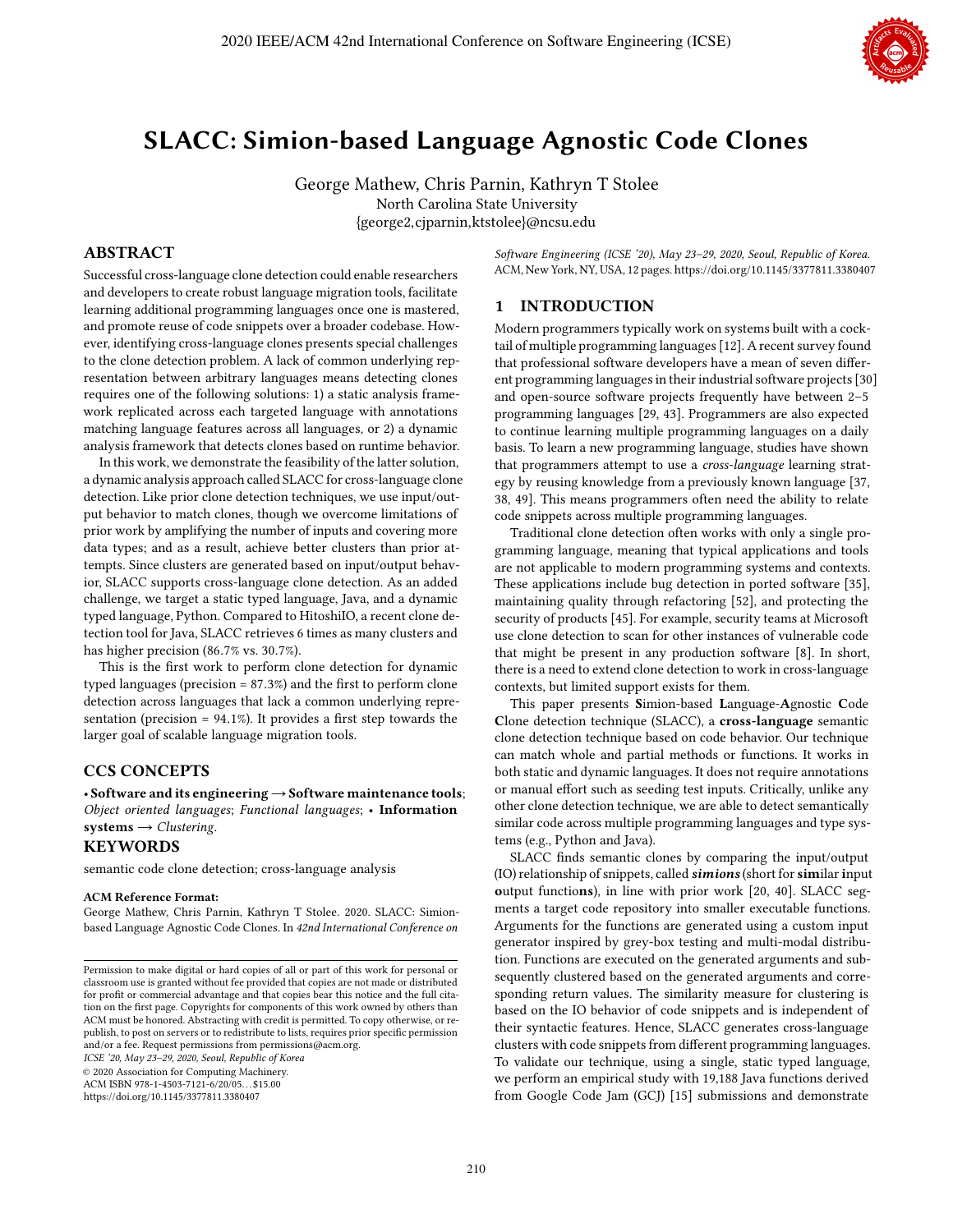that SLACC identifies 6x more clones and with higher precision (86.7% vs. 30.7%) compared to HitoshiIO [40], a state-of-the-art code semantic clone detection technique. Using a single, dynamic typed language, we perform a study with 17,215 Python functions derived from GCJ and find that SLACC can identify true behavioral clones with 87.3% precision. For cross-language clones, SLACC finds 32 clusters with both Python and Java functions, demonstrating that detection of code clones does not depend on a common type system.

In summary, this paper makes the following contributions:

- For single-language static typed clone detection, an empirical validation demonstrating SLACC can be used to identify 6x more and better code clones clusters than the state-ofthe-art code-clone detection technique HitoshiIO.
- $\bullet$  The first exploration of clone detection for a dynamic-typed language and demonstrated feasibility in Python with precision of 87.3%.
- $\bullet$  The first exploration of cross-language clone detection when the languages lack an underlying representation; SLACC is successful in identifying cross-language clone clusters between Python and Java with 94.1% precision.
- An open-source tool for detection of semantic code clones between different programming languages.

## 2 MOTIVATION

Avery is preparing for a technical interview and was given a few practice coding challenges [50] to work on. Avery is more comfortable writing code in Java during an interview setting but is worried because the company exclusively codes in Python. As practice for the interview, Avery wants to code with Python. First, Avery decides to write the code in Java to understand the solution, and then translate those solutions into Python code.

One of the practice questions asks the coder to interleave the results of two arrays. Avery quickly writes this solution in Java:

```
1 public String interleave(int[] a, int[] b) {
2 String result = ";
3 int i = 0;
f(x) = 0; i < a. length a, a \neq b. length; i + b {
s result += a[i];6 result += b[i];7 }
8 int[] remaining = a.length < b.length ? b : a;
\mathfrak{g} for( int \mathfrak{j} = \mathfrak{i}; \mathfrak{j} < \mathfrak{r} emaining. length; \mathfrak{j}++ ) {
10 result += remaining[j];
11 }
12 return result;
13 }
```
While one approach is to directly translate the code into Python, Avery wonders if there are other ways to take advantage of idioms and capabilities in Python. After spending a few hours searching Stack Overflow [42] and GitHub Gists [41], Avery finds a few code snippets that seem to do the same thing.

The first one seems a bit too complex and relies on another dependency.

```
def fancy_interleave(11, 12):
```

```
from itertools import chain
```

```
3 return "".join([str(x)
               4 for x in chain.from_iterable(zip(l1, l2))])
```
This other solution is similar to the Java solution, but is using something new, a zip function. Avery is excited to learn some new Python tricks!

```
1 def problem2(l1, l2):
2 result = "3 for (e1, e2) in zip(l1, l2):
4 result \pm str(e1)
          result += str(e2)6 return result
```
Avery found the strategy of writing code in Java and translating that code into Python helpful. However, the process of manually searching and translating the code between languages was timeconsuming. Avery's unfamiliarity with Python made it difficult to verify whether these snippets were *truly* the same.

At the interview, Avery was relieved to be asked to solve the same *interleave* problem from the practice set! However, while coding up a solution in Python, the interviewer asked, *does this handle interleaving uneven lists?* The original Java-based solution handled this case, but the Python translation did not. Because searching for code took so long, Avery never had the chance to fully verify that the Python solution worked the same as the Java solution. Avery's assumption that the new zip function would work on uneven lists was wrong! Had there been a better way for Avery to find semantically related snippets in other programming languages, this issue may have been avoided.

In this work, we introduce SLACC, which could detect that these functions are not equivalent. From a corpus of code, it could instead find this semantically identical snippet-just one of many applications enabled by cross-language clone detection:

```
def valid_interleave1(l1, l2):
2 result = "3 \text{ a1, a2 = len(11), len(12)}4 for i in range(max(a1, a2)):
            5 if i < a1:
                result += str(list1[i])7 if i < a2:
                8 result += str(list2[i])
        9 return result
```
# 3 SIMION-BASED LANGUAGE-AGNOSTIC CODE-CLONE DETECTION

Code clones can be broadly classified into four types [36] as described in Table 1. Types I, II and III represent syntactic code clones where similarity between code is estimated with respect to the structure of the code. On the other hand, type-IV indicates functional similarity. Syntactic code clone detection techniques are impractical for cross-language code clone detection as it would require an explicit mapping between the syntax of the languages. This is feasible for syntactically similar languages like Java and  $C#$  [11] but much harder for different languages like Java and Python. On the other hand semantic approaches for cross-language code detection [33] rely on large number of training examples between the languages and was yet again tested on similar programming languages.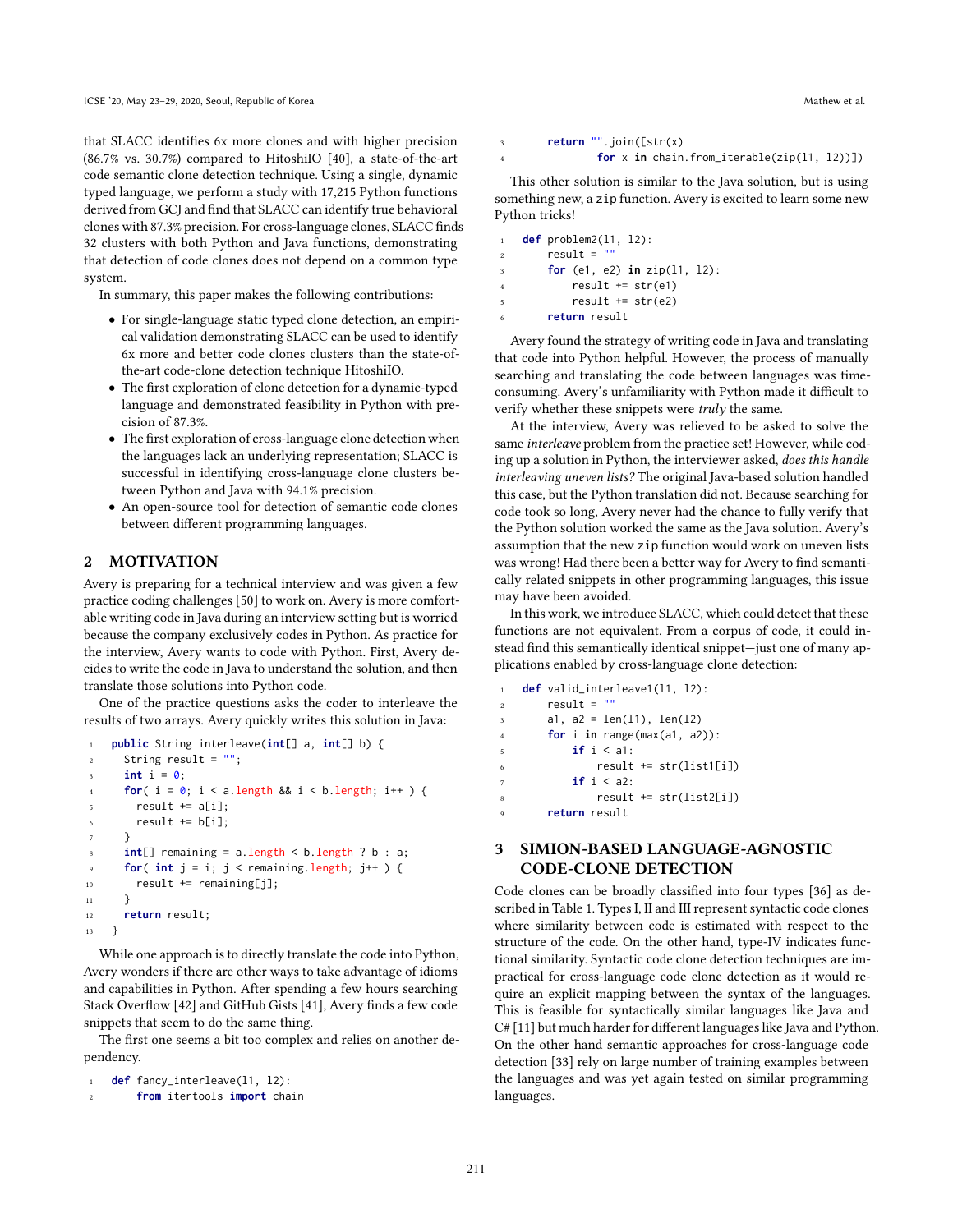SLACC: Simion-based Language Agnostic Code Clones **ICSE 120, May 23-29, 2020, Seoul, Republic of Korea** 



Figure 1: High level workflow for SLACC.

We propose Simion-based Language-Agnostic Code-Clone detection (SLACC), a semantic approach to code similarity that is predicated on the availability of large repositories of redundant code [2]. Instead of mapping API translations using predefined rules [5, 11], or using embedded API translations [4, 33], SLACC uses IO examples to cluster code based on its behavior. Further, it relaxes the bounds of the datatypes across programming languages, which helps dynamic typed code snippets (e.g., Python) to be clustered alongside static typed code snippets (e.g., Java).

In SLACC, we build on the ideas pioneered by EQMiner [20] for using segmentation and random testing for clone detection. SLACC starts by identifying snippets from a large code base and involves a multi-step process depicted in Figure 1, which starts with a) *Segmentation* of the code base into smaller fragments of code called snippets, b) *Function creation* from the snippets, c) *Input generation* for the functions, d) *Execution* of the functions, and e) *Clone detection* based on clustering functions arguments and execution results.

## 3.1 Segmentation

In the first stage, code from all the source files in a project is broken into smaller code fragments called *snippets*. Consecutive statement blocks of threshold MIN\_STMT or more are grouped into a snippet. A statement block can be

- (1) Declaration Statement. *e.g.,* **int** x;
- (2) Assignment Statement *e.g.,* x = 5;
- (3) Block Statement *e.g.,* **static** {x = 10;}
- (4) Loop statements. *e.g.,* **for**, **while**, **do**-**while**
- (5) Conditional statements. *e.g.,* **if**, **if**-**else**-**if**, **switch**,
- (6) Try Statement. *e.g.,* **try**, **try**-**catch**

Algorithm 1 illustrates the segmentation phase. For an AST  $A_F$  of a function, the algorithm performs a pre-order traversal of all the nodes in the AST (*line 5*) and then uses a sliding window to extract

### Table 1: Types of code clones. Types I, II and III are syntactic while type IV are semantic or behavioral clones [36]

|             | Description                                                      |
|-------------|------------------------------------------------------------------|
| <b>Type</b> |                                                                  |
| I           | Identical sans whitespace and comments                           |
| П           | Identical AST but uses different variable names, types           |
|             | or function calls                                                |
| Ш           | Similar AST but uses different expressions/statements.           |
|             | For example, a) using while in place of for loops or             |
|             | b) using <b>if else if</b> in place of <b>switch</b> statements. |
| IV          | Different syntax but behaviorally same. For example,             |
|             | an iterative stack approach or a recursive approach              |
|             | can be used for breadth first search of a graph.                 |

| <b>Algorithm 1</b> Segmentation                                            |  |  |  |  |
|----------------------------------------------------------------------------|--|--|--|--|
| 1: <b>Input:</b> $A_F$ - AST Node                                          |  |  |  |  |
| 2: <b>Output:</b> $\mathbb{S}$ - List of Segment                           |  |  |  |  |
| 3: <b>procedure</b> SEGMENT( $A_F$ )                                       |  |  |  |  |
| $\mathbb{S} \leftarrow \phi$<br>4:                                         |  |  |  |  |
| stmts $\leftarrow$ PreorderTraverse(A <sub>F</sub> )<br>5:                 |  |  |  |  |
| for all $i \in \text{range}(0, \text{len}(st m t s) - 1)$ do<br>6:         |  |  |  |  |
| $S_i \leftarrow \{\}$<br>7:                                                |  |  |  |  |
| $stmt_i \leftarrow$ stmts i <br>8:                                         |  |  |  |  |
| <b>for all</b> $i \in \text{range}(i, \text{len}(s \text{tmts}))$ do<br>9: |  |  |  |  |
| $stmt_j \leftarrow$ stmts[j]<br>10:                                        |  |  |  |  |
| $S_i$ .append(stmt <sub>i</sub> )<br>11:                                   |  |  |  |  |
| if $len(S_i) \ge MIN \quad STMTS$ then<br>12:                              |  |  |  |  |
| $\mathbb{S} \leftarrow \mathbb{S} \cup S_i$<br>13:                         |  |  |  |  |
| if $stmt_j$ .hasChildren() then<br>14:                                     |  |  |  |  |
| $\mathbb{S} \leftarrow \mathbb{S} \cup \text{SEGMENT}(stmt_i)$<br>15:      |  |  |  |  |
| return S<br>16:                                                            |  |  |  |  |

segments of size greater than a minimum segment size MIN\_STMT (*lines 12-13*). Further, for statements like Block, Loop, Conditional and Try which have statements in its nested scope, the algorithm is called recursively on them (lines 14-15).

#### 3.2 Function Creation

Next, snippets are converted into executable functions. This section describes how arguments, return variables, and types are inferred.

*Inferring arguments and return variables.* We adapt a dataflow analysis similar to that used by Su et al. [40]. For each method, potential return variables are identified as variables that are defined or modified within the scope of the snippet. If the last definition of a variable is a constant value, that variable is removed from the set of potential return variables. Arguments are variables that are 1) used but not defined within the scope of the snippet, and 2) not declared as public static variables for the class. For each potential return variable in a snippet, a function is created.

*Inferring types.* In the case of static typed languages, argument types and return values can be inferred via static code analysis. For dynamic typed languages, the parameters can take multiple types of input arguments. This increases the possible values of the arguments generated (see Section 3.3) to identify its behavior. In many cases, the possible types for the arguments can be inferred by parsing the code and looking for constant variables [7] in its context. This technique has been used in inferring types in other dynamic languages like JavaScript [18]. For example, in the following Python function, the type of n can be assumed to be an integer since it is compared against an integer.

```
1 def fib(n):
```

```
2 if n <= 1: return n
       3 return fib(n-1) + fib(n-2)
```
In cases where the types of the parameters could not be inferred at compile time, such as:

```
def main(a):
    2 print a
```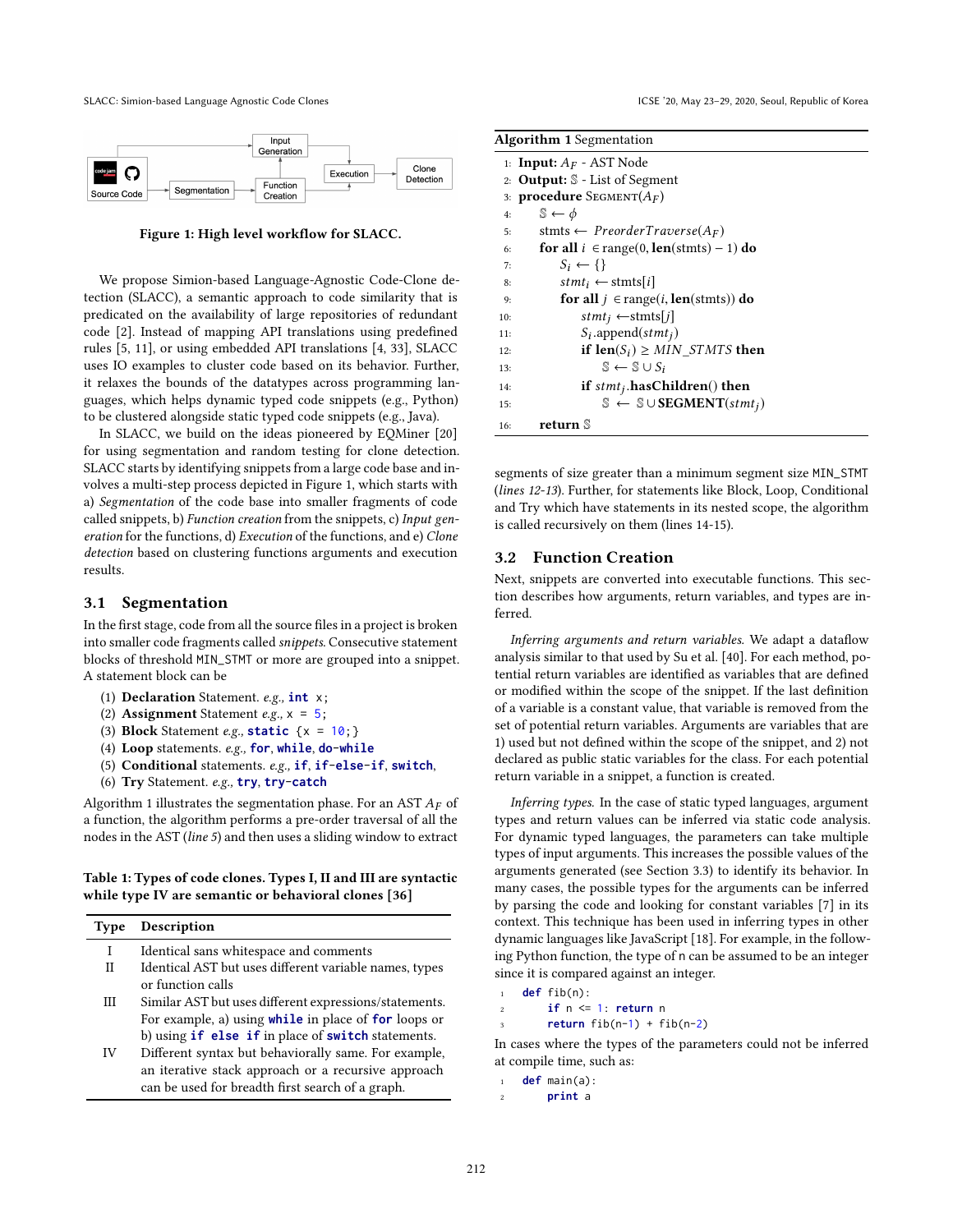ICSE '20, May 23-29, 2020, Seoul, Republic of Korea Mathew et al. and Security Assemblance of Mathew et al. and Mathew et al.

```
1 class Shape {
2 public int length;
3 int width;
       4 private int height;
5 public Shape(int l, int w, int h) {
6 length=l; width=w; height=h;
7 }
8 }
9 public Shape func_s (int l, int w, int x) {
10 return new Shape(1 + x, w * 2, x);
11 }
12 public int func_l (int l, int w, int x) {
13 return func_s(l, w, x).length;
14 }
15 public int func_w (int l, int w, int x) {
16 return func_s(l, w, x).width;
17 }
```
Figure 2: An example depicting conversion of a function with object as a return type to multiple functions with nonprimitive members of the object's class.

a generic type is assigned (i.e., for a) allowing the argument to assume any of the primitive types used in argument generation (Section 3.3).

*Converting object return types into functions.* If a snippet returns an object, the object is simplified into multiple functions returning each of its non-private members independently. For example, in Figure 2, func\_s has a return type of Shape. Shape has two members, length and width. Hence, func\_s is broken down into two functions, func\_l and func\_w, which return the length and width of the shape object independently. Note that a third function for height is not created since it is a private member.

*Permuting argument order.* For each of the snippets, we generate different permutations based on the input of arguments since order matters for capturing function behavior. Consider the two functions in Figure 3; the first function divides a with b using the division (/) operator while the second divides dividend with divisor using the subtract  $(-)$  operator recursively. For the inputs  $(5, 2)$  the two functions would produce the values 2 and 0 respectively. But if the arguments for the second function was reversed, it would produce the same output 2. Thus, for every function, we create duplicates in different permutations of the arguments, ARGS, resulting in |ARGS|! different functions. To limit the creation of this exploding space, we set an upper limit on the number of arguments per function that is included in the analysis (ARGS\_MAX).

## 3.3 Input Generation

A set of inputs are required to execute the created functions. Following this, clustering is performed.

*Input creation.* Inputs are generated based on argument type and using a custom input generator inspired by grey-box testing [23] and multi-modal distribution [20]. First, the source code is parsed

```
1 public int divide_simple (int a, int b) {
2 if (b == \theta) return \theta3 return a / b;
4 }
5 public int divide_complex (int divisor, int dividend) {
       // Same as dividend/divisor
\mathbf{r} if (b == 0) return 0
\sin t quotient = \theta;
       while (dividend >= divisor) {
10 dividend = dividend - divisor;
11 quotient++:
12 }
13 return quotient;
14 }
```
Figure 3: An example illustrating the need for reordering arguments. The two functions perform integer division but do not return the same return value for the same set of inputs due to the order of arguments in the function definition.

and constants of each type are identified. Next, a multi-modal distribution is declared for each of the types with peaks at the constants. Finally, values for each type are sampled from this multimodal distribution. Our experiments create 256 inputs per function, as justified in Section 6.1.

*Memoization.* For every function with the same argument types, a common set of inputs have to be used to compare them. This is ensured using a database and the input generator. The generator is used to create sample inputs for the given argument types and stored in the database. For subsequent functions with the same signature for the arguments, the stored input values are reused.

*Supported argument types.* SLACC currently supports four types of arguments.

- (1) Primitive. The multi-modal distribution for the argument type is sampled to generate the inputs. This includes integers (and longs, shorts), floats (and double), characters, booleans, and strings.
- (2) Objects. Objects are recursively expanded to their constructor with primitive types; inputs are generated for the types.
- (3) Arrays. A random array size is generated using the input generator for integers<sup>1</sup>. For each element in the array, a value is generated based on the array type (Primitive or Obiect).
- (4) Files: Files are stored as a shared resource pool of strings in the database. If a seed file(s) is provided, it is randomly mutated and stored as a string in the database. In the absence of a seed, constants from the multi-modal distribution are sampled and stored as strings. For an argument with a File type (or its extensions), a temporary (deleted on termination) file object is created using the stored strings.

*Type size restrictions.* Comparing code snippets requires compatible sizes of types across programming languages. For example, Java has 4 integer datatypes **byte**, **short**, **int** and **long** which occupy sizes of 1, 2, 4 and 8 bytes, respectively. On the other hand,

<sup>&</sup>lt;sup>1</sup>If a negative integer is sampled, the distribution is re-sampled.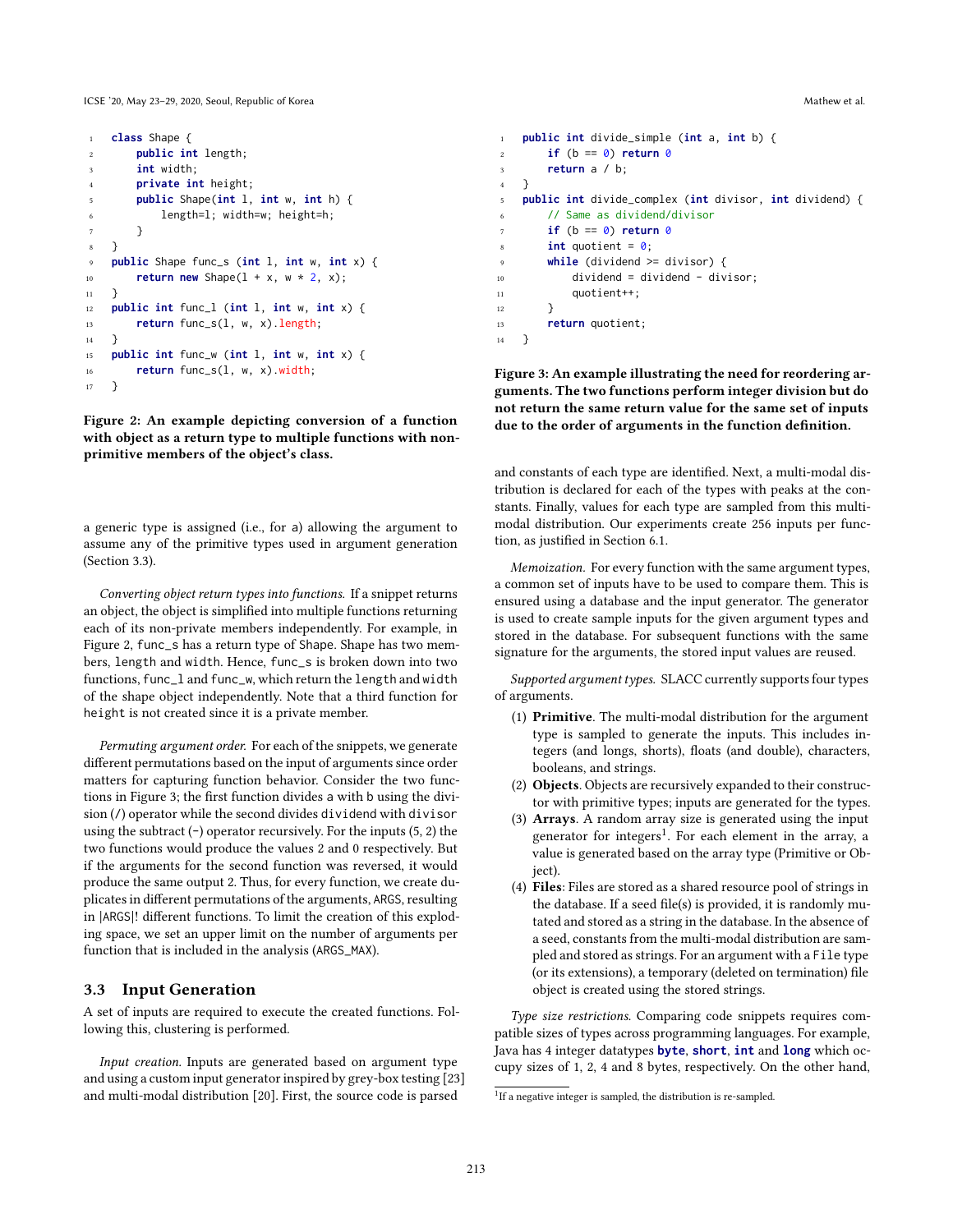Python has two integer datatypes: int which is equivalent to the **long** datatype in Java and long which has an unlimited length. Thus, we make a restriction when generating inputs for functions across different languages: inputs are generated from the smaller bound of the two programming languages. For example, in the case of Java and Python function that has an **int**, inputs are generated within the bounds of Java.

## 3.4 Execution

In the next stage, the created functions are executed over the generated input sets and the subsequent return values are stored. Each function is assigned an execution time limit of  $T_L$  seconds, after which a Timeout Exception is raised. This occurs most frequently when there is an infinite loop, such as **while**( $true$ ) when the loop invariant is an argument. Each execution of the function is run on an independent thread. Subsequently, the return value, runtime and exception for the executed function over the input set is stored.

## 3.5 Clone Detection

The last stage of SLACC is identifying the clones, where the executed functions are clustered on their inputs and outputs. SLACC uses a *representative based partitioning strategy* [36, 40] to cluster the executed functions.

*Similarity Measure.* In this work, a pair of functions have the highest semantically similarity if for any given input, the functions return the same output. The similarity measure between two functions is computed as the number of inputs for which the methods return the same output value divided by the number of inputs, same as the Jaccard index. This creates a similarity value between two functions with a range of [0.0, 1.0] with 1.0 being the highest.

Consider the functions from Section 2, interleave, fancy\_interleave, and valid\_interleave. For values  $a = [2,3]$ and  $b = [4]$ , we see that interleave(a,b) =  $[2,4,3]$ , fancy\_interleave(a,b) =  $[2,4]$  and valid\_interleave(a,b) = [2,4,3]. Functions interleave and valid\_interleave are similar since they have the same output for the same input but interleave and fancy\_interleave are not similar. In contrast, for  $a = [2, 3]$  and  $b = [4, 5]$ , all three functions would return the same output  $[2, 4, 3, 5]$ . Based on these two inputs, interleave and fancy\_interleave have a similarity of 0.5, interleave and valid interleave have a similarity of 1.0, and fancy interleave and valid\_interleave have a similarity of 0.5. This process is repeated for many such inputs a and b to compute similarity scores between each pair of functions.

Functions are only compared if they have the same number of arguments and cast-able argument types. For example, consider the four functions f1(**int** a, String b), f2(**long** a, File b), f3(File a, String b) and f4(String a). Functions f1 and f2 can be compared since **int** can be cast to a **long** value. But they cannot be compared to f3 since primitive types cannot be cast to File. Similarly, f1, f2 and f3 cannot be compared f4 due to the difference in number of arguments.

*Clustering.* A function is compared to a cluster by measuring its similarity with the first function added to the cluster (called

#### Algorithm 2 Clustering

|     | 1: <b>Input:</b> $\mathbb{F}$ - List of Functions with Input and Output |  |  |  |  |
|-----|-------------------------------------------------------------------------|--|--|--|--|
|     | 2: <b>Output:</b> $\mathbb{C}$ - List of clusters                       |  |  |  |  |
|     | 3: <b>procedure</b> $CLUSTER(F)$                                        |  |  |  |  |
| 4:  | $\mathbb{C} \leftarrow \phi$                                            |  |  |  |  |
|     | for all $F \in \mathbb{F}$ do<br>5:                                     |  |  |  |  |
| 6:  | for all $C \in \mathbb{C}$ do                                           |  |  |  |  |
| 7:  | $O \leftarrow$ GetRepresentive(C)                                       |  |  |  |  |
| 8:  | if Similarity(O, F) $\geq$ SIM T then                                   |  |  |  |  |
| 9:  | $C \leftarrow C \cup F$                                                 |  |  |  |  |
| 10: | break                                                                   |  |  |  |  |
| 11: | if $\forall C \in \mathbb{C}$ , $F \notin C$ then                       |  |  |  |  |
| 12: | $C_{ C +1} \leftarrow F$                                                |  |  |  |  |
| 13: | <b>SetRepresentative</b> ( $C_{ C +1}, F$ )                             |  |  |  |  |
| 14: | $\mathbb{C} \leftarrow \mathbb{C} \cup C_{ C +1}$                       |  |  |  |  |
| 15: | return C                                                                |  |  |  |  |

*representative*). The clustering algorithm is briefly described in Algorithm 2. An empty set of clusters is first initialized (*line 4*). Each function (*line 5*) is compared against each cluster (*line 6*). If the similarity between the *representative* (*line 7*) and the function is greater than a predefined similarity threshold, SIM\_T (line 8), the function is added to the cluster (*line 9*). If the function does not belong in any cluster (*line 11*), a singleton cluster is created for the function (*line 12*) and the function is set as the cluster's *representative* (*line 13*). The singleton cluster is added to the set of clusters (*line 14*)

## 4 EVALUATION

Our goal is to evaluate the effectiveness of SLACC. There is a threephase evaluation, first to compare SLACC to a comparable technique in a single, static typed language. Next, we apply SLACC to a single, dynamic typed language (Python) and then to a multilanguage context; in both cases SLACC is compared to type-III clones.

## 4.1 Research Questions

SLACC is benchmarked against HitoshiIO [40] with respect to coverage and precision of code-clone detection. This leads us to our first research question:

#### Research Question 1

How effective is SLACC on semantic clone detection in static typed languages?

Prior research has already shown that semantic clones can be found in static typed languages [10, 20, 40] like C and Java. In our literature search, we failed to find techniques that identified semantic code clones in dynamic typed languages. Therefore, we use an AST based comparison approach as an alternative baseline to benchmark SLACC. This leads us to the next research question: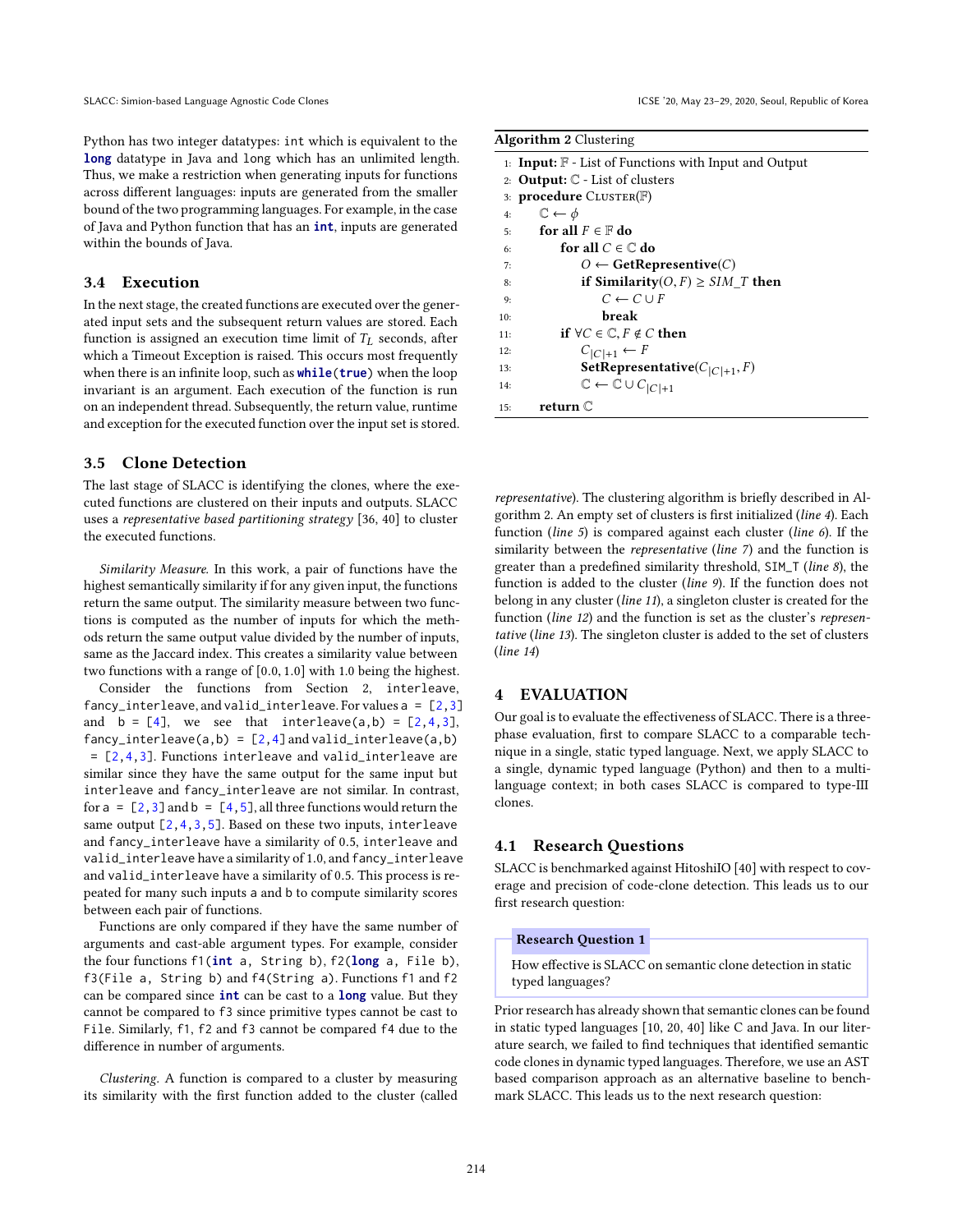Table 2: Projects used in this study with the number of valid submissions in both Java and Python.

| Year | Problem        | ID      | Java | Python |
|------|----------------|---------|------|--------|
| 2011 | Irregular Cake | Y11R5P1 | 48   | 16     |
| 2012 | Perfect Game   | Y12R5P1 | 47   | 24     |
| 2013 | Cheaters       | Y13R5P1 | 29   | 19     |
| 2014 | Magical Tour   | Y14R5P1 | 46   | 18     |
|      | Total          |         | 170  |        |

# Research Question 2

How effective is SLACC on semantic clone detection in dynamic typed languages?

Prior work identified code clones between languages by mapping APIs between similar languages (e.g., Java and C#) using prede fined rules [11] or using an embedded API translations [4, 33]. As a result, these code clones are syntactic rather than semantic. Therefore:

## Research Question 3

How effective is SLACC at cross-language semantic clone detection?

# 4.2 Data

We validate this study on four problems from Google Code Jam (GCJ) repository and their valid submissions in Java and Python. GCJ is an annual online coding competition hosted by Google where participants solve the programming problems provided and submit their solutions for Google to test. The submissions that pass Google's tests are considered valid and are published online. We use the first problem from the fifth round of GCJ from 2011 to 2014<sup>2</sup> . The details about the problem and submissions are in Table 2. Overall in this study, we consider 247 projects; 170 from Java and 77 from Python. The 170 Java GCJ submissions contain 885 methods and generated 19,188 Java functions. The 77 Python submission contains 301 methods and generated 17,215 Python functions.

The code, projects and execution scripts for the project can be found in our GitHub Repository [28].

## 4.3 Experimental Setup

The experiments were run on a 16 node cluster with each node having a 4-core AMD opteron processor and 32GB DDR3 1333 ECC DRAM. Our experiments have four hyper-parameters

- Minimum size of snippet (MIN\_STMT Section 3.1): We set this to 2 to capture snippets with interesting behavior.
- Maximum number of arguments (ARG\_MAX Section 3.2): This value is set to 5. Hence if a snippet has more than 5 arguments, it is omitted from the experiments.
- Number of executions (Section 3.4): We execute each snippet with 256 generated inputs (Section 3.3); see Section 6.1 for details on this choice.
- Similarity Threshold (SIM\_T Section 3.5): We set this to 1.0 for our experiment. This implies that two functions are only considered to be clones if for all inputs they generate the same outputs.

Sensitivity to the number of executions and ARG\_MAX is explored and discussed in Sections 6.1 and 6.2 respectively.

## 4.4 Metrics

Our study uses three metrics primarily to address the research questions we pose.

- Number of Clusters: A cluster is a collection of functions with a common property (i.e., type I-IV similarity). This metric is the number of clusters generated by a clone detection algorithm. This is represented as |Clusters|, # Clusters or #C.
- Number of Clones: A function that belongs to a cluster is called a clone. This metric is the total number of functions in all the clusters generated by a clone detection algorithm. This is represented as |Clones|, # Clones or #M.
- Number of False Positives: A false positive is a cluster which contains one or more functions which does not adhere to the similarity measure of the cluster. This is represented as |False Positive|, # False Positives or #FP.

## 4.5 Baselines

To answer RQ1, RQ2, and RQ3, we use baseline techniques to illustrate the capabilities of SLACC.

*4.5.1 RQ1: HitoshiIO.* As a baseline, we use the closest technique to ours, HitoshiIO [40]. This tool identifies functional clones for Java Virtual Machine (JVM) based languages such as Java and Scala. It uses in-vivo clone detection and inserts instrumentation code in the form of control instructions [47] in the application's bytecode to record input and output values at runtime. Inputs and outputs are observed using the existing workloads, which allows it to observe behavior and identify clones in code for which input generators cannot generate inputs. The methods with similar values of inputs and outputs during executions are identified as functional clones. HitoshiIO considers every method in a project as a potential functional clone of every other method and returns pairs of clones. For comparison against SLACC, we group the pairs into clusters as follows: two pairs of clones are grouped into a cluster if both the pairs have a common function between them (i.e., for pairs (A,B) and (B,C), a clone cluster is created with (A,B,C)).

Like the similarity threshold SIM\_T in SLACC, HitoshiIO has a similar parameter that provides a lower bound on how similar two methods must be to be considered a functional clone. As with SLACC, HitoshiIO also has a parameter for an upper bound on the number of IO profiles considered for each method.

We used an existing and public implementation of HitoshiIO.<sup>3</sup> The workload used to benchmark HitoshiIO with GCJ are the sample test input files. GCJ provides only two sample input files for

<sup>&</sup>lt;sup>2</sup>Early rounds have many submissions to create a reasonably scoped experiment. Thus, we chose submissions from the quarterfinals in round five.

<sup>3</sup> [github.com/Programming-Systems-Lab/ioclones;](https://github.com/Programming-Systems-Lab/ioclones)

Commit hash: [aa5b5b3;](https://github.com/Programming-Systems-Lab/ioclones/tree/aa5b5b3ed7fe311564ba1508b1b22fb47ccc2979) Dated: 05/06/2018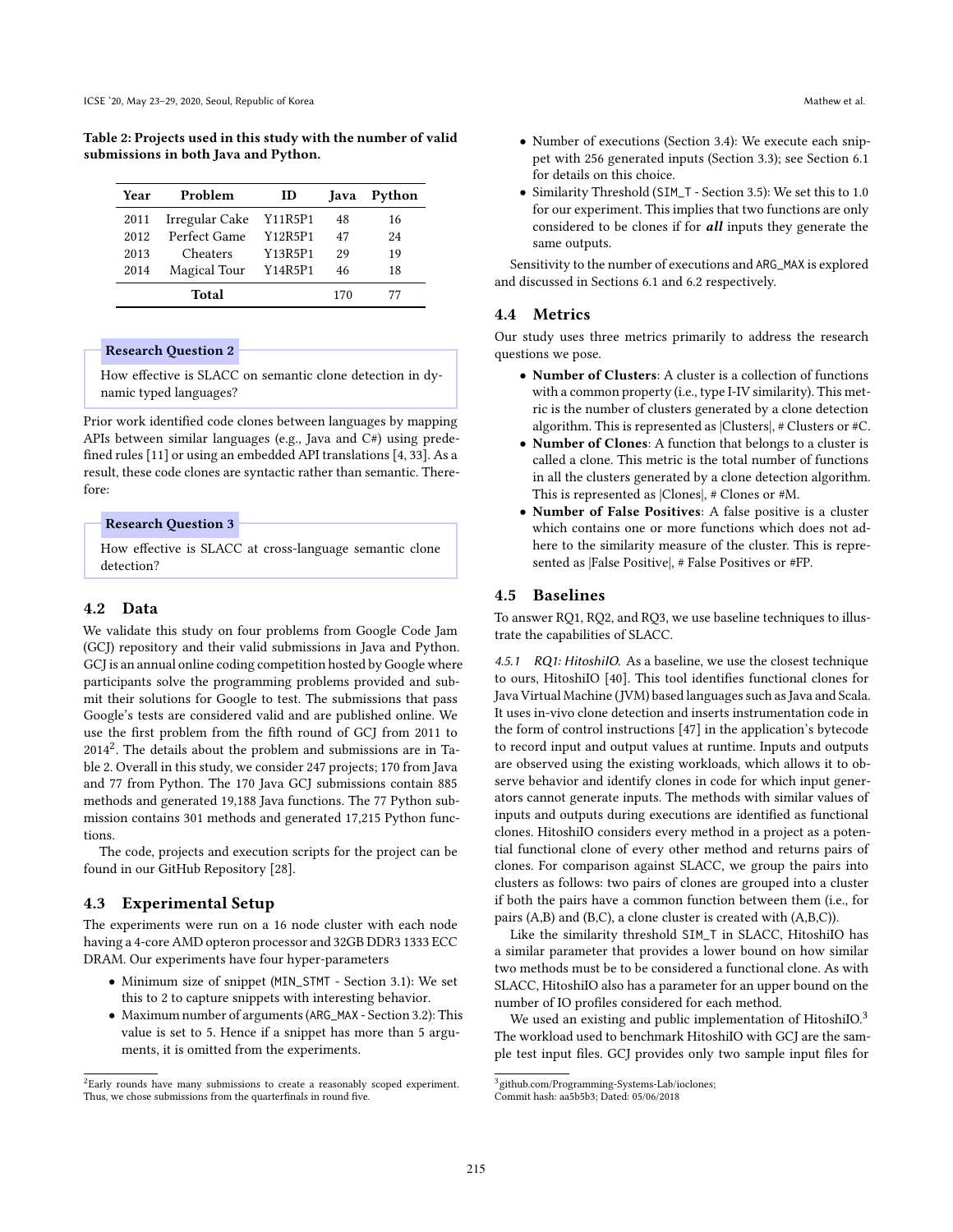a validating a submission. However, in SLACC each method was executed 256 times. To create a balanced benchmark, we randomly fuzzed the test input files 32 times before sending it to HitoshiIO. Note that we tried fuzzing the files 256 times but the clone-detection phase of HitoshiIO crashed for large numbers of inputs.

*4.5.2 RQ2: Automated AST Comparison.* To the best of our knowledge we could not find a prior work to detect semantic code clones in dynamic languages. Hence we benchmarked SLACC for dynamic and cross-language clones by matching the Abstract Syntax Trees (ASTs) as a proxy for similarity. This technique has been adopted by many graph-based (an example of type-III clone) code clone detection techniques in C [3, 19, 51] and Java [19, 25].

Like SLACC, the first phase of the AST comparison segments the code into snippets. Next an AST is generated for the snippets. We use the JavaParser [44] tool and Python AST [34] module to construct the ASTs in the respective languages. We measure similarity by matching the ASTs. For clones in the same programming language (RQ1, RQ2), we match the ASTs and consider them to be type-III clones if the ASTs are equivalent or have a difference of at most one node.

*4.5.3 RQ3: Manual Cross-language AST Comparison.* The automated AST comparison approach cannot be adopted for crosslanguage clones (RQ3) due to the difference in format of the ASTs for both the languages. In this case, conservatively, we sampled cross-language snippets with extremely similar outputs and manually verified the ASTs for similarity. To do this, we randomly sample 1 million pairs of a Java function and a Python function. If the input and output types are compatible, and the outputs are the same for the same inputs or off by a *consistent* value, then we manually evaluate the ASTs for similarity. *Consistency* is determined based on the output type. Values of primitive types are consistent if they have a constant difference (for Boolean or Numeric values), constant ratio (for Boolean or Numeric values) or constant Levenshtein distance [48] (for Strings) between the outputs. Objects are consistent if each member of the object is consistent. Finally, two arrays are consistent, if all the corresponding members of the array are consistent.

For example, given two methods, **int** A(**int** x) and **def** B(y), if  $A(1) = 1$ ,  $B(1) = 9$ ,  $A(2) = 2$ , and  $B(2) = 18$ , then A() and B() are similar since their outputs have a constant ratio (9). Of the 616 similar pairs, all had identical ASTs or had a difference of at most one node, making them type-III clones.

## 4.6 Precision Analysis

SLACC and HitoshiIO are both clustered using IO relationships of the functions. However, given a different set of inputs, some functions in a cluster might produce a different set of outputs such that they are not clones; such clusters are marked as *false positives* and considered invalid. We identify false positives at the clusterlevel in keeping with prior work [20].

To detect false positives, SLACC clusters are re-executed on a new set of 256 inputs generated using random fuzzing [20] based on a triangular distribution, and clustered. If any method in a cluster is not grouped into the same cluster using the new input set, the whole cluster is marked as a false positive. We observe that

Table 3: Number of whole method clones identified by HitoshiIO( $H$ ), SLACC( $S$ ) and both the approaches, after accounting for false positives.

| Problem         | HitoshIO( H ) | SLACC( S ) | $ H \cap S $ |
|-----------------|---------------|------------|--------------|
| Irregular Cake  |               | 44         |              |
| Perfect Game    |               | 35         |              |
| <b>Cheaters</b> |               | 21         |              |
| Magical Tour    |               | 35         |              |
| Total           |               | 135        | 20           |

the number of clusters and false positives is relatively stable above 64 inputs (Section 6.1).

To detect false positives in HitoshiIO, we randomly fuzz the test input files 32 times (Section 4.5) to generate a new test file that is 32x the size of the original, and then re-execute HitoshiIO. Clone pairs are clustered and false-positives are detected when a new cluster does not match an original cluster, as done for SLACC.

False positives in clusters generated by AST comparisons are identified in a similar manner to SLACC. ASTs in the clusters are first converted to functions (as described in Section 3.2). The functions are re-executed on 256 inputs like SLACC clusters and checked for false positives. Any cluster that contains a different method after execution is marked as a false positive.

## 5 RESULTS

The results show that SLACC identifies more method level clones compared to prior work and with higher precision (RQ1), successfully identifies clones in dynamic typed languages (RQ2), and successfully detects clones between Java and Python (RQ3).

## 5.1 RQ1: Static Typed Languages

The 885 Java methods generated 19,188 Java functions for analysis. SLACC was able to support 691 of the 885 Java methods. From the 691 whole methods, 18,497 functions are derived into partial method snippets. Of the total generated functions, 4,180 (22%) are clones resulting in 632 clusters. These 4,180 clones derive from 4,038 partial-method snippets and 142 whole methods. We call them *statement level* clones and *method level* clones, respectively.

*5.1.1 Method level clones.* We benchmark SLACC against HitoshiIO by comparing clones detected by SLACC at a method level granularity. We provide all 885 Java methods to HitoshiIO, which groups 43 of the methods into 13 clusters. False positives were identified for 9 of the 13 clusters (precision=30.7%).<sup>4</sup> The remaining valid clusters from HitoshiIO contain 20 methods. From the 691 Java methods, SLACC detected 142 methods, grouped into 15 clusters. False positives were identified for 2 of the 15 clusters (precision  $=$ 86.7%). The remaining valid clusters for SLACC contain 135 methods.

Table 3 shows the numbers of valid clusters for each approach, as well as their intersection. All valid clusters from HitoshiIO are

<sup>4</sup> False positive rates in the original HitoshiIO paper [40] are computed at the pairlevel rather than cluster level and used student opinions rather than code behavior, which may account for the relatively low precision reported here.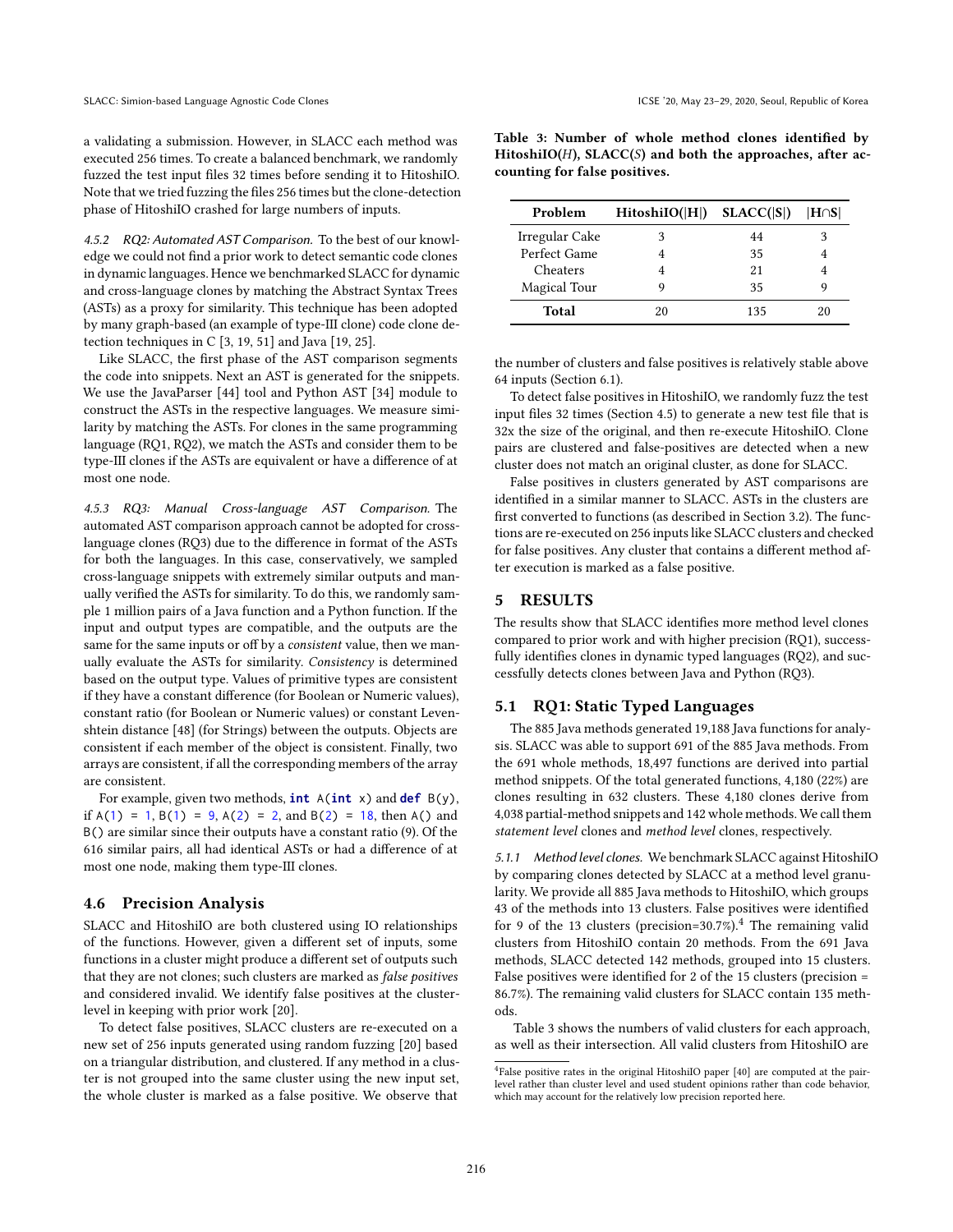ICSE '20, May 23-29, 2020, Seoul, Republic of Korea Mathew et al. and Security Assemblance of Mathew et al. and Mathew et al.

*SLACCstmt*

```
1 import Y14R5P1.stolis.MMT3 // Parent Class MMT3
2 public static int func_a(BufferedReader br){
3 // Snipped from Y14R5P1.stolis.MMT3.main()
     if (!MMT3.in.hasMoreTokens())
       MMT3.in = new StringTokenizer(br.readLine());
      int a = Integer.parseInt(MMT3.in.nextToken());
      return a;
   8 }
SLACCmethod
 1 import Y12R5P1.xiaowuc.A // Parent Class A
 2 public static int func_b(Scanner in) {
       3 // Y12R5P1.xiaowuc.A.next()
       while (A. tok == null || !A.tok.hasMoreTokens()) { }5 A.tok = new StringTokenizer(in.readLine());
       \mathcal{E}7 return Integer.parseInt(A.tok.nextToken());
 8 }
  HitoshiIO
  1 public static int func_c(StreamTokenizer in) {
  2 // Y11R5P1.burdakovd.A.nextInt()
        in.nextToken();
        4 return (int) in.nval;
  5 }
      1 public static int func_d(StreamTokenizer in) {
  2 // Y11R5P1.Sammarize.Main.next()
        in.nextToken();
  4 return Integer.parseInt(in.nval);
  5 }
     1 import Y14R5P1.eatMore.A // Parent Class A
 2 public static int func_e(Scanner in) {
 3 // Y14R5P1.eatMore.A.next()
 4 A. in = in:
       5 return Integer.parseInt(A.nextToken());
     6 }
1 public static int func_f(Scanner sc) {
2 // Snipped from Y11R5P1.dooglius.A.go()
     int next = sc.nextInt();
4 return next;
5 }
```
Figure 4: Semantic clusters detected by HitoshiIO, SLACC on method level (SLACC<sub>method</sub>) and SLACC on statement level ( $SLACC<sub>stmt</sub>$ ). The cluster contains functions that take an object that reads a file and returns the next Integer token.

contained within the valid clusters for SLACC, ( $H \equiv H \cap S$ ), demonstrating that among the valid clones, SLACC subsumes HitoshiIO for this experiment. However, the low precision for HitoshiIO may be due to the use of limited inputs or the execution context, so further investigation is needed for generalization of this result.

An example of a cluster that contains methods from both SLACC and HitoshiIO is shown in Figure 4. The cluster contains functions that take an object that reads a file and returns the next Integer

|  | Table 4: # of Java, Python and Cross language clusters de- |  |  |  |
|--|------------------------------------------------------------|--|--|--|
|  | tected by SLACC compared against AST (Type-III) clusters.  |  |  |  |

|            | Java    |      |                     | Python |      | Java + Python |  |
|------------|---------|------|---------------------|--------|------|---------------|--|
|            | SLACC - |      | AST SLACC AST SLACC |        |      | AST           |  |
| # Clusters | 632.    | 6122 | 482                 | 3971   | 34   | 616           |  |
| # Valid    | 584     | 226  | 421                 | 181    | 32   | 25            |  |
| Precision  | 92.4    | 37   | 87.3                | 4.6    | 94.1 | 4.1           |  |

token. Functions func\_c and func\_d are clones detected by HitoshiIO. Within the same cluster, SLACC<sub>method</sub> additionally identifies two more method level clones that were not detected by HitoshiIO: func\_b and func\_e.

5.1.2 Statement level clones. Additionally, SLACC identifies 624 clusters with 4,038 statement level code clones. Of these, 48 clusters are false positives (precision=92.3%). The large number of code clones is intuitive because each method can contain multiple modular functionalities. That said, it should be noted that the higher precision for statement level clusters would lead us to believe that detecting clones for succinct behavior is more accurate.

Statement level clones can be clustered with whole method clones. For example, in Figure 4, SLACC<sub>stmt</sub> represents a SLACC cluster based on partial methods: func\_a and func\_f are functions segmented from the main method in class Y14R5P1.stolis.MMT3 and the go method in Y11R5P1.dooglius.A, respectively.

RO1: Method level clones: SLACC identifies more method level clones compared to HitoshiIO at higher precision. *Statement level clones:* Segmentation of code increases the precision of SLACC and yields a higher number of semantic clones.

## 5.2 RQ2: Dynamic Typed Languages

SLACC identified that 3,135 (18.2%) of the 17,215 extracted Python functions had clones which resulted in 482 clone clusters. Of these 482 clusters, 421 are valid, resulting in precision of 87.3%. As a baseline, using the same Python functions, we systematically looked for type-III clones. There exists 3,971 clusters, of which 181 are valid (4.6% precision); these results are shown in the *Python* column of Table 4, where *AST* shows the type-III clones. For sake of comparison, the experiment was repeated for Java clones; a similar differential between SLACC and AST precision was observed (92.4% vs. 3.7%).

When these clusters are validated, 61 of the 482 SLACC clusters (12.8%) were deemed to be false positive. This is more than the percentage of false positives in Java (7.3%), but we suspect that by executing the functions over a larger set generated arguments, the subsequent clustering could yield more robust results.

An example of Python clones identified by SLACC can be seen in Figure 5. Both the functions in this example compute the sum of an array. func\_db8e uses a loop that maintains the running sum where each index in the array contains the array sum until that index. The last index of the array would contain the array sum and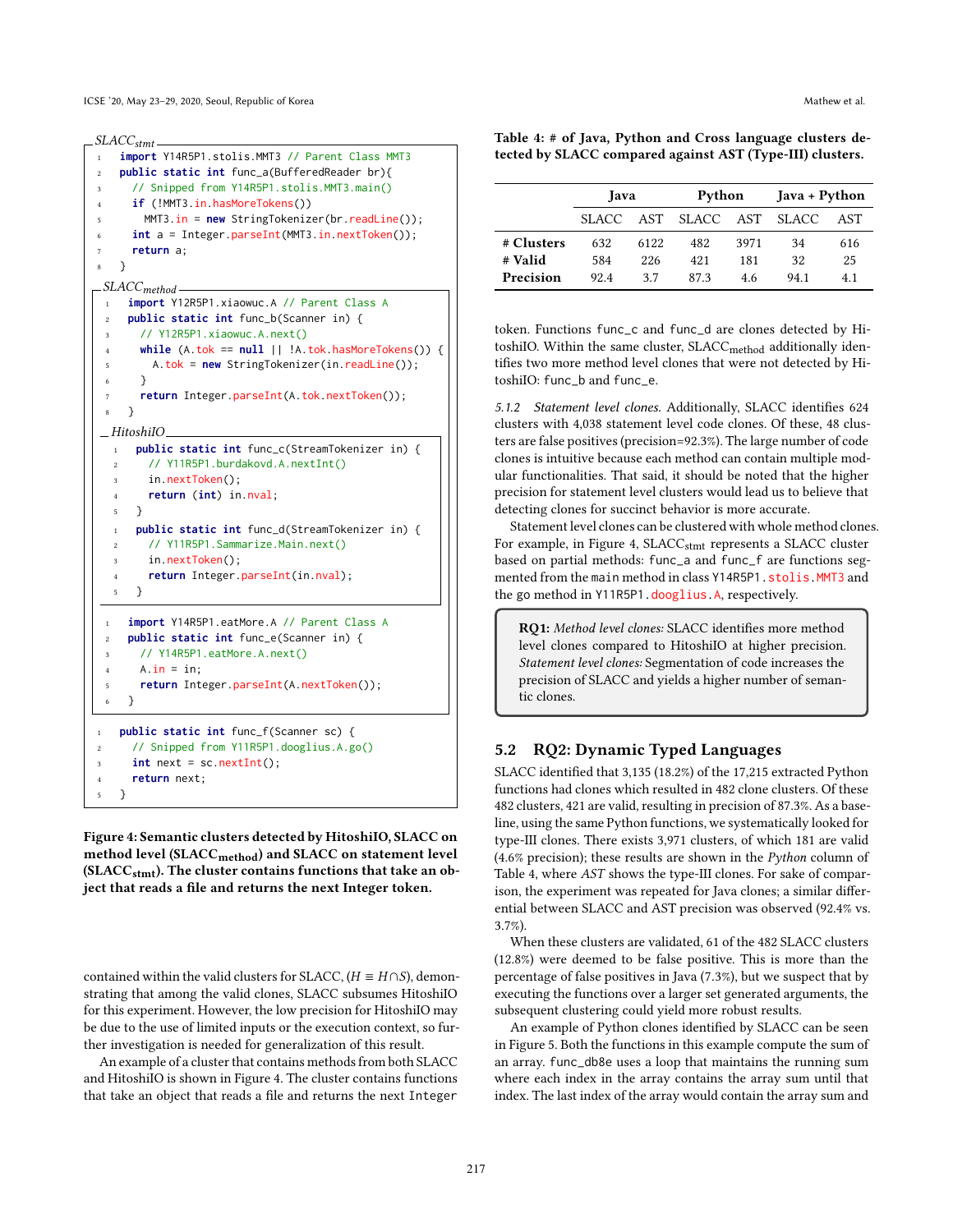SLACC: Simion-based Language Agnostic Code Clones **ICSE** '20, May 23-29, 2020, Seoul, Republic of Korea

```
1 def func_db8e(a):
2 \qquad n = len(a)3 sum0 = [0] * (n + 1)4 for i in xrange(n):
5 sum0[i + 1] = sum0[i] + a[i]6 allv = sum0[-1]7 return allv
   def func_43df(items):
2 \quad \text{sum} = \text{sum}(items)i = len(items) - 14 return _sum
```
Figure 5: Semantic cluster of Python functions detected by SLACC. The cluster contains functions that returns the sum of an input array.

```
1 static long func_3b0e (Long[] x2) {
2 Long res = null;
3 Long[] arr = x2;
4 int len = arr.length;
5 for (int i = 0; i < 1en; +i) {
6 long xx = arr[i];\mathbf{i} if (xx >= res)
8 continue;
         res = xx;10 }
11 return res;
12 }
1 def func_6437 (y):
2 vmin = min (v)3 count = \theta4 return ymin
```
Figure 6: Semantic cluster of a Java function and a Python function detected by SLACC. The cluster contains functions that returns the minimum value in an input integer array.

is eventually returned. In contrast, func\_43df uses the sum library function to perform the same task.

RQ2: SLACC can successfully identify code clones for dynamic typed languages with high precision (87.3%).

## 5.3 RQ3: Across Programming Languages

We execute SLACC on the Java and Python projects from GCJ. From 36,403 extracted snippets, SLACC identified 131 Java and 48 Python functions clustered into 34 cross-language clusters (singlelanguage clusters are omitted from the RQ3 analysis). On validation, we find that 2 of these 34 (5.8%) clusters are false positives which is better than the percentage of false positives found in Java and Python independently. That said, SLACC would produce more clusters when support for the languages is broadened.

We discover 616 type-III clusters by comparing the ASTs of Java and Python snippets (Table 4), of which 25 clusters are valid (4.1% precision). It should be noted that this is a conservative precision estimate; the baseline was created by starting with close behavioral Table 5: Mean and variance (in parenthesis) of # clones, # clusters and # false positives for 20 repeats when # inputs varying between 8-256. The mean (and variance) are reported.

| # Inputs | # Clones | # Clusters | # False Positives |
|----------|----------|------------|-------------------|
| 8        | 4461(85) | 218(16)    | 184(19)           |
| 16       | 4297(49) | 355(17)    | 142(19)           |
| 32       | 4221(23) | 412(13)    | 101(5)            |
| 64       | 4194(4)  | 623(6)     | 71(3)             |
| 128      | 4180(0)  | 630(1)     | 52(0)             |
| 256      | 4180(0)  | 632(0)     | 50(0)             |

matches, hence giving the AST analysis a slight edge on precision (Section 4.5.2).

An example of a pair of Java-Python clones can be seen in Figure 6.  $func_3b0e$  is a Java function that uses a loop to find the minimum in an array while  $func_6437$  is a Python function uses the inbuilt min function in Python.

RQ3: SLACC succeeds in identifying clones between programming languages irrespective of their typing.

## 6 DISCUSSION

We have demonstrated how SLACC can successfully identify clones in single-language, multi-language, static typed language, and dynamic typed language environments. Compared to prior art (HitoshiIO), SLACC identifies a superset of the clusters and with higher precision. Compared to type-III clone detection, SLACC achieves a much higher precision in Python and in cross-language situations. This would lead us to believe that traditional methods that detect syntactic type-III clones cannot be used for cross-language clone detection, despite successful applications in single languages for identifying libraries with reusable code [6], detecting malicious code [45], catching plagiarism [1] and identifying opportunities for refactoring [31].

Next, we explore the sensitivity of code clones to the number of inputs, the number of arguments, and the size of the snippets.

## 6.1 Impact of input sizes

Prior studies have shown that varying the number of inputs can alter the accuracy of clone detection techniques [20, 24, 46]. This was particularly evident in the earliest clone detection techniques by Jiang and Su [20] where the authors limited the number of inputs to 10 with a maximum of 120 permutations of the input due to the need for large computational resources and the corresponding runtime.

We test the impact on clones, clusters, and false positives by varying the number of inputs from 8 to 256 in powers of 2 and repeating SLACC using the generated Java functions. Each experiment is repeated 20 times on a set of randomly generated inputs. For each set of input, we record the mean and variance for the number of clones, clusters and false positives, as shown in Table 5. For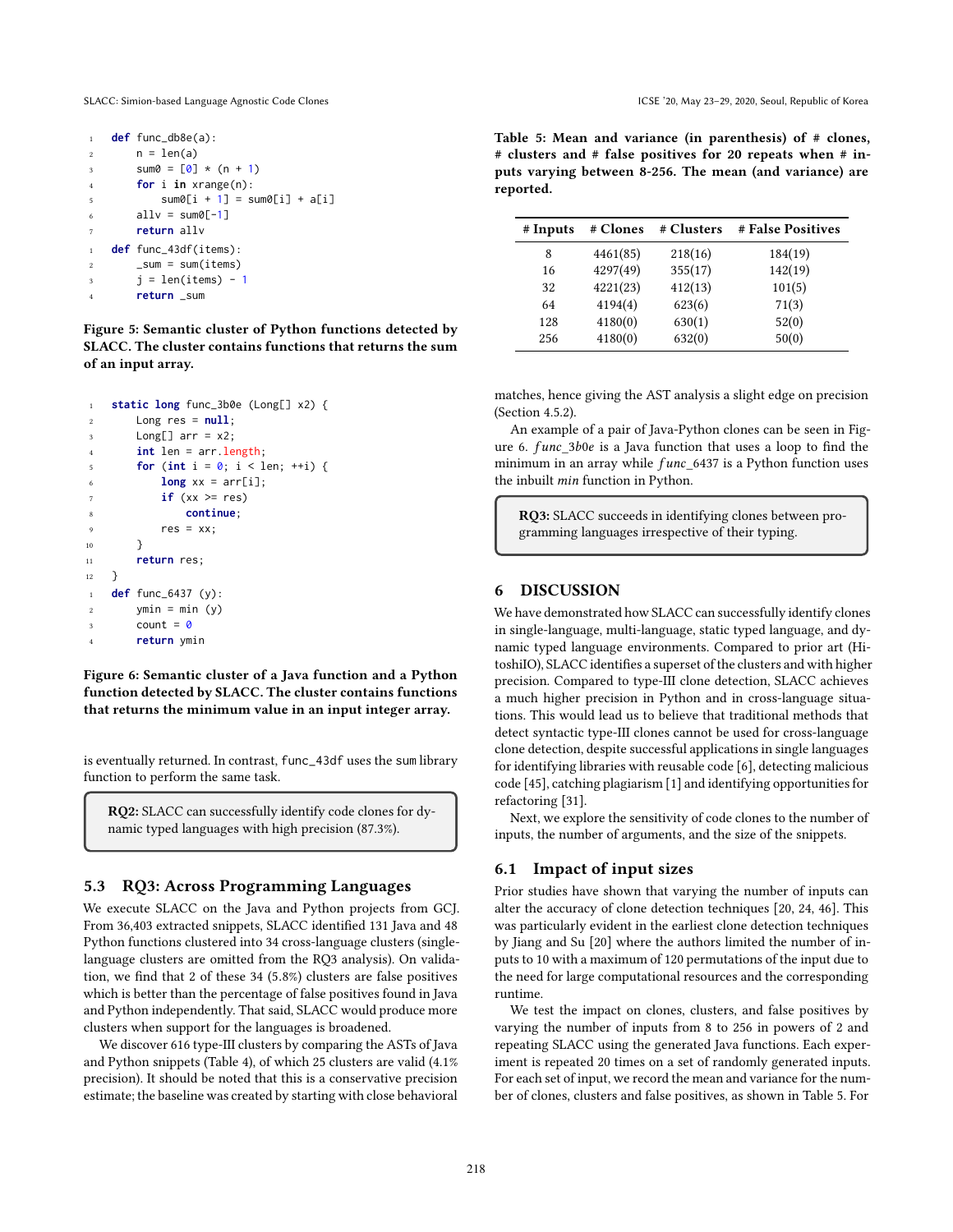

Figure 7: Cumulative # clones with # arguments varying between 1-5.



Figure 8: # clones for lines of code between ranging from 1-29. Clones with 30 or more lines are grouped into 30+

a given number of inputs, each row represents the mean and variance (in parenthesis) of the number of clones, clusters and false positives. For low numbers of inputs, we see more functions being marked as clones and fewer clusters. As the number of inputs increases, the number of clones reduces and the number of clusters increases, demonstrating that the additional inputs are critical at differentiating behavior between functions. The counts of clones, clusters, and false positives appear to plateau after 64 inputs. This highlights that 10 inputs used by Jiang and Su would not be sufficient for optimally identifying true functional clones and will lead to a large number of false positives, as suggested in prior work [9].

#### 6.2 Influence of arguments in clones

We use our engineering judgment to set ARGS\_MAX =  $5$  (Maximum number of Arguments) to limit the number of functions generated from snippets. Figure 7 represents the cumulative number of clones with arguments varying from 1 to 5 and can be used to justify our choice of ARGS\_MAX. Most clones detected by SLACC have two arguments or less. In Java functions, 3252 of 4180 clones detected have less than three arguments. Cross-language functions are fewer in number and typically contain functions with 2 arguments or less (125 out of 131). This would seem intuitive as modular functions are more frequent compared to complex functionalities. As ARGS\_MAX increases, it begins to plateau around 3. Hence, a larger value of ARGS\_MAX may not yield significantly larger number of code clones but would incur more computational resources (ARGS\_MAX! function executions).

## 6.3 Clones vs Lines Of Code

Prior work suggests there is more code redundancy at smaller levels of granularity [40]. Aggregating all the cloned functions identified by SLACC in RQ1, RQ2, and RQ3, we have 6,536 total, valid cloned functions in Java and Python (duplicates removed, as the same function could be included in an RQ1 and an RQ3 cluster, for example).

Figure 8 represents the number of clones with lines of code varying from 1 to 29. Clones with 30 or more lines are denoted as "30+". More than 50% of the valid Java clones have 6 lines of code or less (2037/3845), while the median of valid Python clones have 5 lines or less (1372/2691). This implies that snippets with more lines of code are more unique and harder to clone functionally. On the contrary, smaller snippets are more likely to contain clones in a code base. The greater median for Java clones compared to Python clones can be attributed to the verbosity in Java compared to the succinct nature of Python [17].

#### 7 RELATED WORK

In keeping with the survey on code clones by Roy et al. [36], research on code clones can broadly be classified as *syntactic* [3, 14, 19, 21, 26, 27], which represent structural similarities, and *semantic* [10, 20, 39, 40], which represent behavioral similarities.

EQMiner [20] is the closest related work with respect to our methodology. They examined the Linux Kernel v2.6.24 by using a similar segmentation procedure, used 10 randomly generated inputs to execute them, and cluster based on IO behavior. Compared with SLACC, EQMiner crucially ignores cross-language clone detection. Furthermore, the implementation of EQMiner contains several limitations, noted by Deissenboeck [9], that make cross-language detection infeasible and even replication itself impractical. As a result, we build on the ideas pioneered by EQMiner, while overcoming limitations in its original design. We introduce novel contributions, such as using grey-box analysis to overcome the limitations of simple random random testing, scale the input generation phase from 10 to 256 inputs, which drastically reduces false positives, introduce several steps and components to support complex language features, such as lambda functions, and handle differences arising from cross-language types. Finally, SLACC introduces flexibility in clustering as it permits a tolerance on similarity due to the SIM\_T hyper-parameter.

HitoshiIO [40] by Su et al. also performs simion-based comparisons to identify clones. It uses existing workloads like test-cases or 'main' function calls to collect values for the behavior rather than the random testing approach proposed in EQMiner or the greybox analysis approach used in SLACC. Research shows that existing unit tests do not attain complete code coverage [16] and as a result, the application of such a technique to open source repositories might not be produce a comprehensive set of clones. This conjecture can be observed in RQ1 where SLACC identifies more clones to HitoshiIO by an order of magnitude. Further, HitoshiIO operates at a method level granularity while SLACC can operate at method or statement level granularity. Naturally, this ensures a greater number of code clones since SLACC can identify succinct behavior in complex code snippets.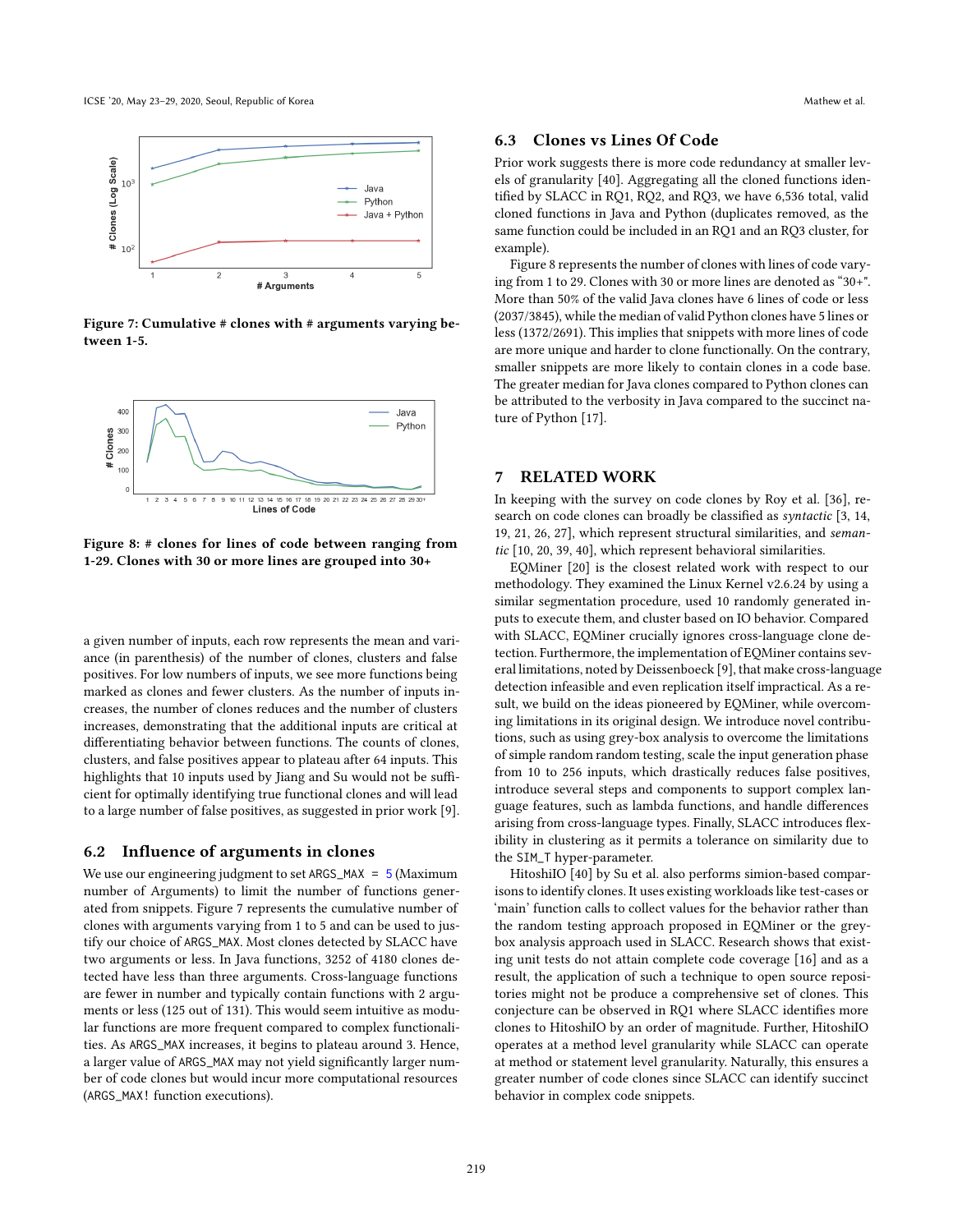LASSO [22] by Kessel and Atkinson, like HitoshiIO, is another clone detection technique for method level clones from large repositories using test cases. But unlike HitoshiIO, it does not use predefined test cases; LASSO generates test cases using random generation via Evosuite [13]. That said, LASSO has many deviations compared to HitoshiIO and SLACC. Firstly, LASSO identifies only clones that have the same signature and method name (excluding case). Secondly, it detects clones only in methods where the arguments are primitive datatypes, boxed wrappers of primitives, strings, and one dimensional arrays of these datatypes. It fails to support objects; SLACC supports objects that can be initialized recursively using constructors of its members(Section 3.3). Finally, LASSO supports only strongly typed languages as it does not have a type inference engine like SLACC does.

Most clone detection techniques [3, 14, 19, 21, 26, 27] have been proposed for single language clone detection. With respect to cross language clone detection, we failed to find any techniques based on semantic behavior of code. A small number of techniques have been proposed on syntactic code features [32, 33]. API2Vec [33] detects clones between two syntactically similar languages by embedding source code into a vector representation and subsequently comparing the similarity between vectors to identify code clones. CLCDSA [32], identifies nine features from the source code AST and uses a deep neural network based model to learn the features and detect cross language clones.

Segmentation used in SLACC is inspired by methods that parse ASTs of the source code [3, 19]. These methods encode the ASTs into intermediate representations and do not account for the semantic relationships. For example, DECKARD [19] characterizes sub-trees of the AST into numerical vectors and clusters them based on the Euclidean distance which fails to capture the behavior of code in the clusters [20]. This limitation has been observed in other syntactic methods as well and is a reason for adoption of semantic techniques to detect code clones [20].

## 8 LIMITATIONS AND THREATS

Threats to external validity include the focus on two languages as instances of static and dynamic typing, so results may not generalize beyond Java and Python. The use of GCJ code may not generalize to more complex code bases. Threats to internal validity include that for RQ3, where we "help" the AST matching by starting with behavioral clusters and then determining if the ASTs are similar; which overestimates the precision of cross-language AST matching.

Our implementation of SLACC has the following limitations:

Dynamic Typing. SLACC does not support two primitive types long and complex for Python. That being said, we verified that the GCJ projects used in this study, do not explicitly use these values in the source code and they are not present in the input file used by the baseline HitoshiIO. Further, in case of a failure to identify the type of a function argument, the function was fuzzed with arguments of all supported types. In this study, we supported primitive types and the simple data-structures tuple, set, list and

dict. Support for other sophisticated data-structures can be incorporated by extending the existing SLACC API with instructions in the wiki [28].

Unsupported Features. Although SLACC supports Object Oriented features such as inheritance and encapsulation, it is limited to objects derived from primitive types. Hence, the current version of SLACC cannot scale to more sophisticated objects like Threads and Database Connections. Similarly, for Python we do not support modules like generators and decorators. Nevertheless, it would be possible to support these features with more engineering effort.

Dead Code Elimination: In the code-clone examples of Figure 5 and Figure 6, we see the presence of lines of code that do not influence the return value i.e., Dead Code. At the moment, the functions do not fail due to dead code but eliminating them would make the functions more succinct and comprehensible. This will be an avenue for future work for specific applications of SLACC.

## 9 CONCLUSION

In this paper, we present SLACC, a technique for language-agnostic code clone detection that precisely yields semantic code clones across programming languages. This is the first research to identify semantic code clones in a dynamic typed language and also across differently-typed programming languages. SLACC identifies clones by comparing the IO relationship of segmented snippets of code from a target repository. Input values for the segmented code are generated using multi-modal grey-box fuzzing. This results in fewer false positives compared to current state of the art semantic code clone detection tool, HitoshiIO. In our study, we identify code clones between Java and Python from Google Code Jam submissions. Compared to HitoshiIO, SLACC identifies significantly  $(6x)$  more code clones, with greater precision  $(86.7\% \text{ vs.})$ 30.7%). SLACC also detects code clones in a multi-language code corpora. The number of clones detected was fewer and the number of false positives was slightly more compared to code clones within the same language. However, future work that broadens language support is likely to improve these metrics. These results have implications for future applications of behavioral code clones, such as enabling robust language migration tools or mastery of a new programming language once one is known.

SLACC is open-source and the data used in this study is publicly available [28].

## ACKNOWLEDGMENTS

Special thanks to Fang-Hsiang Su, Jonathan Bell, Gail Kaiser and Simha Sethumadhavan for making HitoshiIO publicly available. We would also like to thank the anonymous reviewers for their valuable feedback. This material is based upon work supported by the National Science Foundation under Grant No. [1645136](https://www.nsf.gov/awardsearch/showAward?AWD_ID=1645136) and Grant No. [1749936.](https://www.nsf.gov/awardsearch/showAward?AWD_ID=1749936)

## REFERENCES

- [1] Brenda S Baker. 1995. On finding duplication and near-duplication in large software systems. In *Proceedings of 2nd Working Conference on Reverse Engineering*. IEEE, 86–95.
- [2] Earl T Barr, Yuriy Brun, Premkumar Devanbu, Mark Harman, and Federica Sarro. 2014. The plastic surgery hypothesis. In *Proceedings of the 22nd ACM SIGSOFT International Symposium on Foundations of Software Engineering*. ACM, 306–317.